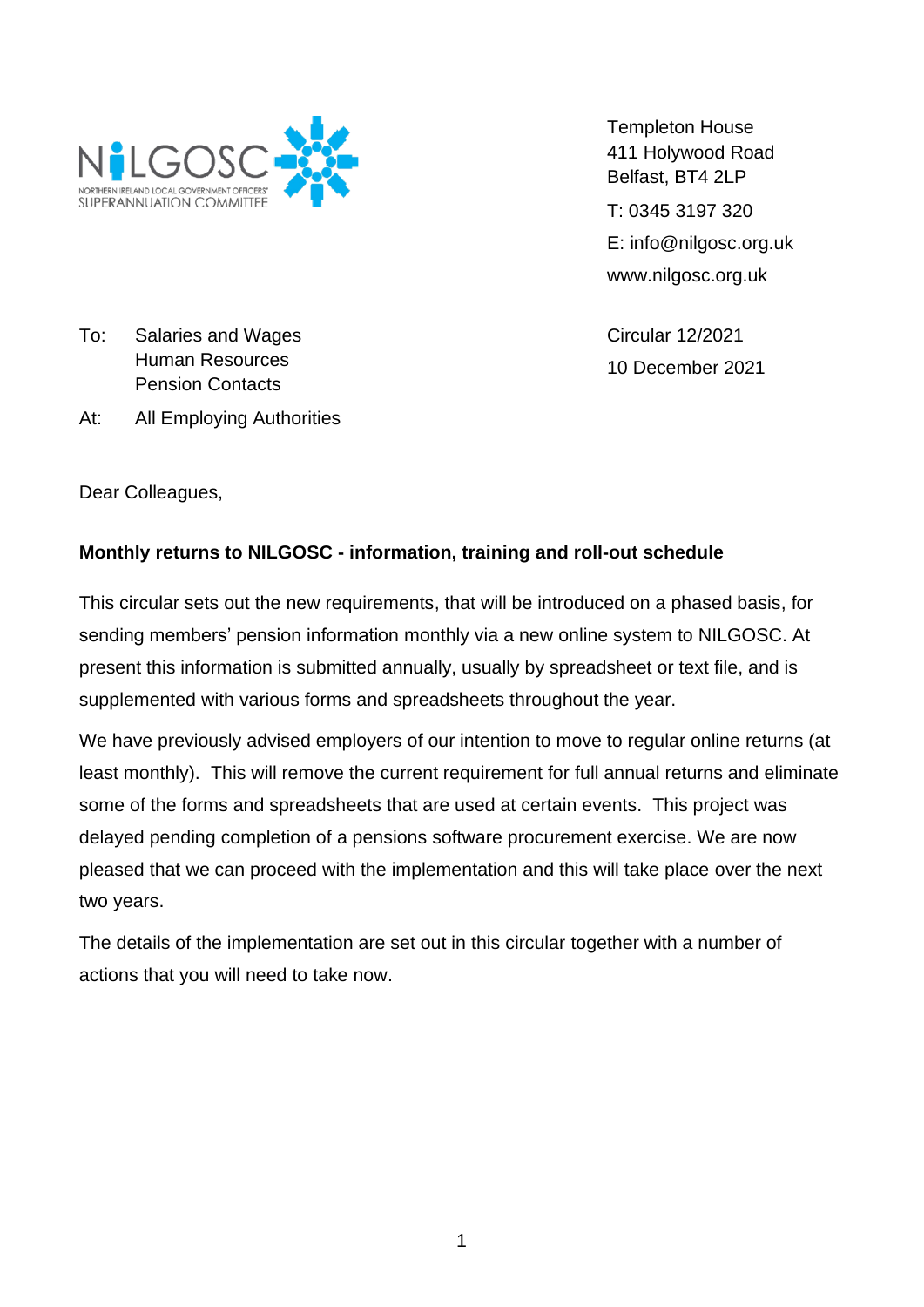## **Contents**

## <span id="page-1-0"></span>**1. Background**

The Local Government Pension Scheme Regulations (Northern Ireland) 2014 require employing authorities to send NILGOSC information in respect of all active members at regular intervals. This is currently done at the end of each Scheme year and is known as the annual return. The current process is time intensive for both employers and NILGOSC with most of the reconciliation work taking place from April to July each year.

To improve the quality of the data, the accuracy of member records and the timeliness of submissions, employers will be required to change and send this information on a monthly basis (at least) following a payroll run. This changeover, known as onboarding, will be implemented on a phased basis from January 2022 to March 2024.

NILGOSC will use a system called 'i-Connect' to allow this regular electronic flow of employee data from your payroll system to NILGOSC's pension administration system. i-Connect has two methods of data submission:

• 'Online Returns' and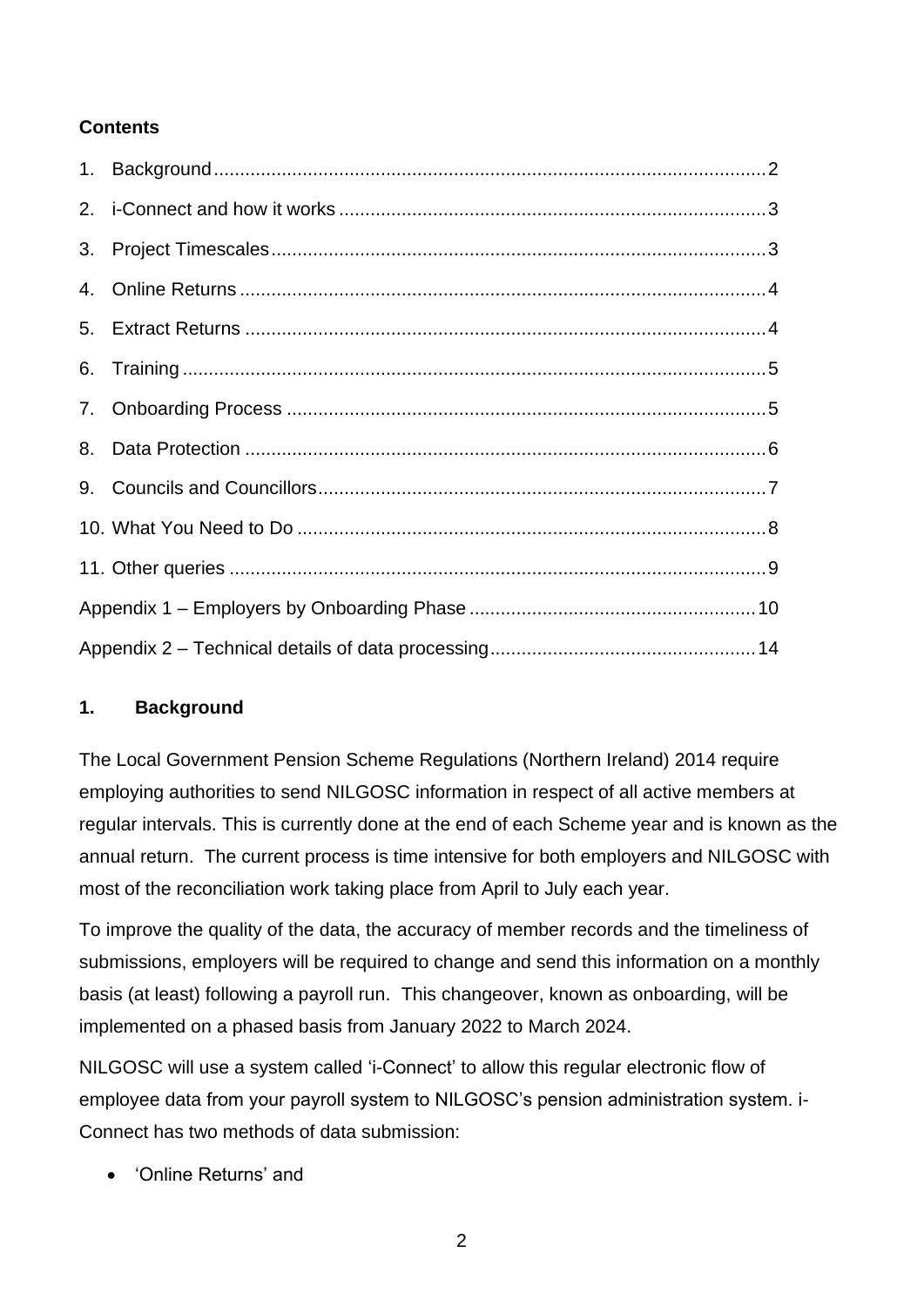• 'Extract Returns'.

Both are submitted using a web browser-based portal.

Employers will be familiar with the Pensions Administration Strategy (PAS) that first became effective from 1 October 2017. The Strategy highlights the responsibilities of NILGOSC and the Scheme's employing authorities when carrying out their Scheme functions under the relevant regulations. The Strategy replaced NILGOSC's Service Level Agreement and applies to all employing authorities in the Scheme. NILGOSC intends to revise the PAS to incorporate i-Connect and will issue a consultation to employers in Spring 2022.

## <span id="page-2-0"></span>**2. i-Connect and how it works**

i-Connect uses a web-based portal to accept extract data from an employer's payroll system and upload it directly into NILGOSC's pension administration software.

NILGOSC will provide one member of staff at each employer with a user account ("Manager" role) for i-Connect. This Manager will be able to create new user accounts for that employer and set user permissions for each new user.

Data is uploaded to i-Connect using one of two methods, which are explained in Section 4 and Section 5 below. This data is then validated and any warnings, errors, suppressions or tolerance failures are communicated to the uploader. There will be tolerance checks for some data, for example employee contributions, new starters and pensionable pay. The uploader will be asked to check information that appears to be failing the tolerances e.g. employee contributions exceed the expected level. In some cases NILGOSC may need to authorise the upload into our system. Once these validation problems are resolved the uploader is asked if they wish to proceed. The data is then directly uploaded into NILGOSC's pension administration system. **It is essential that all the data is correct before proceeding.**

### <span id="page-2-1"></span>**3. Project Timescales**

The i-Connect project is already underway within NILGOSC. We are currently testing both types of returns and working with our software provider to ensure that the onboarding process is as smooth as possible.

Each employer is allocated to an onboarding phase. Employer onboarding will take place in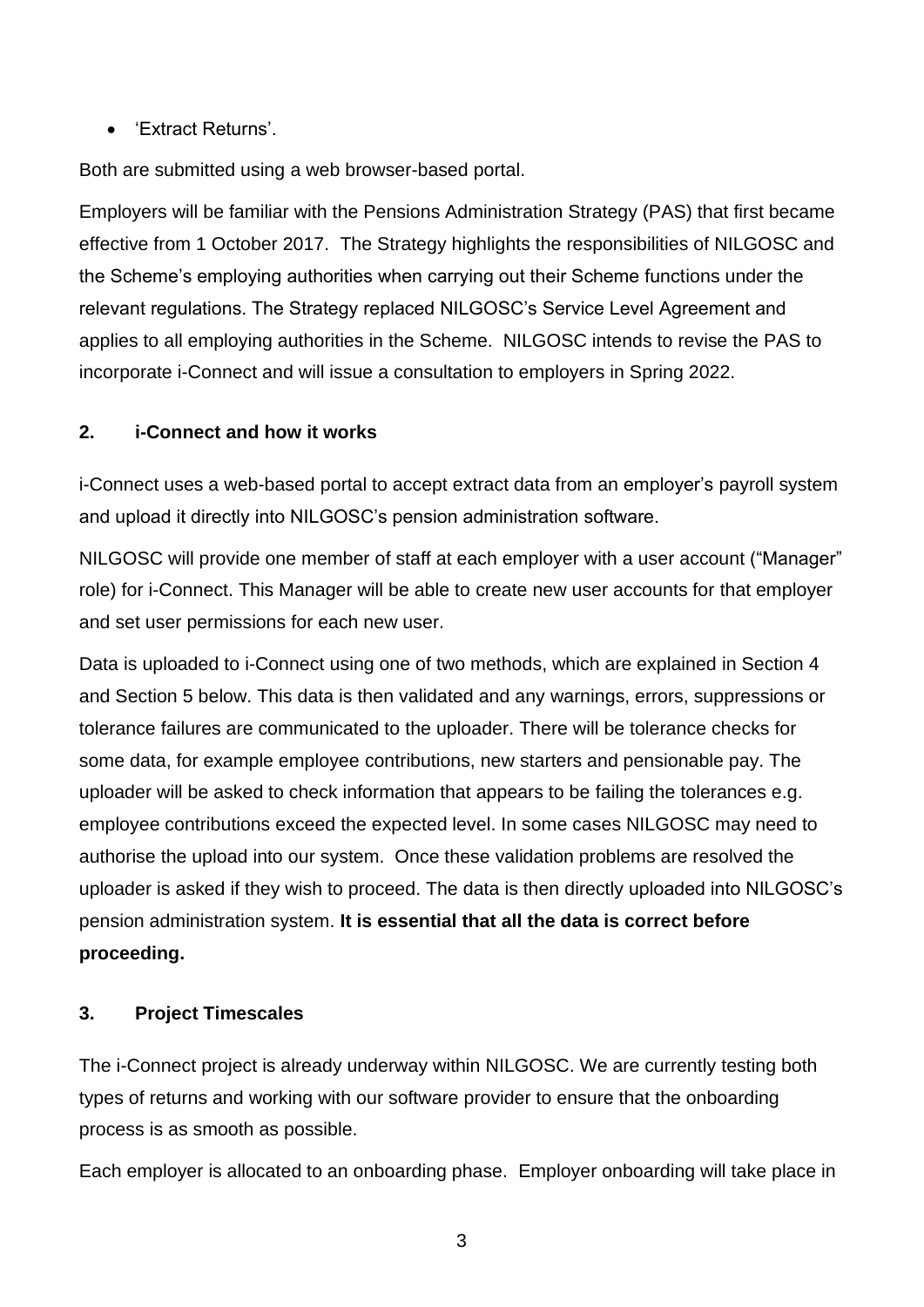six phases plus one initial test phase:

- The Initial Phase will start in early January 2022 and will contain only employers using the online returns. This group consists of employers with fewer than 50 employers.
- Phase 1 is scheduled to run from late February 2022 until early May 2022 and will contain only employers using the online returns. This group will not have to submit a full annual return for 2021/22.
- Phase 2 is scheduled to run from early May 2022 until mid-August 2022. This will be the first phase to include employers who wish to use the extract returns.
- Phase 3 is scheduled to run from mid-August 2022 until late January 2023.
- Phase 4 is scheduled to run from late January 2023 until June 2023. Provided we remain on schedule at this point, we hope that those in Phase 4 will not need to submit a regular annual return for 2022/23.
- Phase 5 is scheduled to run from early June 2023 until late September 2023.
- Phase 6 is scheduled to run from late September 2023 until March 2024. This phase is reserved exclusively for the Education Authority and associated bodies such as schools whose payroll is handled by Education Authority staff.

The onboarding timetable is set out at Appendix 1. If you have any concerns about your position in the onboarding timetable, please email me [\(i-Connect@nilgosc.org.uk\)](mailto:i-Connect@nilgosc.org.uk) with your preferred phase and the reason why you wish to move phase. We will try to accommodate changes where possible, but a spread is essential as we have 172 employers to onboard.

### <span id="page-3-0"></span>**4. Online Returns**

For employers with fewer than 100 employees, the Online Return is the likely to be the most suitable option. However, if employers have the facility to produce a payroll extract in the required format then they can select to use the preferred Extract Return (see Section 5).

The Online Return system, through a simple user interface, allows you to manually submit data for each employee. It requires manually typing into every field and may not be suitable if you have many employees.

### <span id="page-3-1"></span>**5. Extract Returns**

Extract Returns are the preferred format and must be used for any employers with more than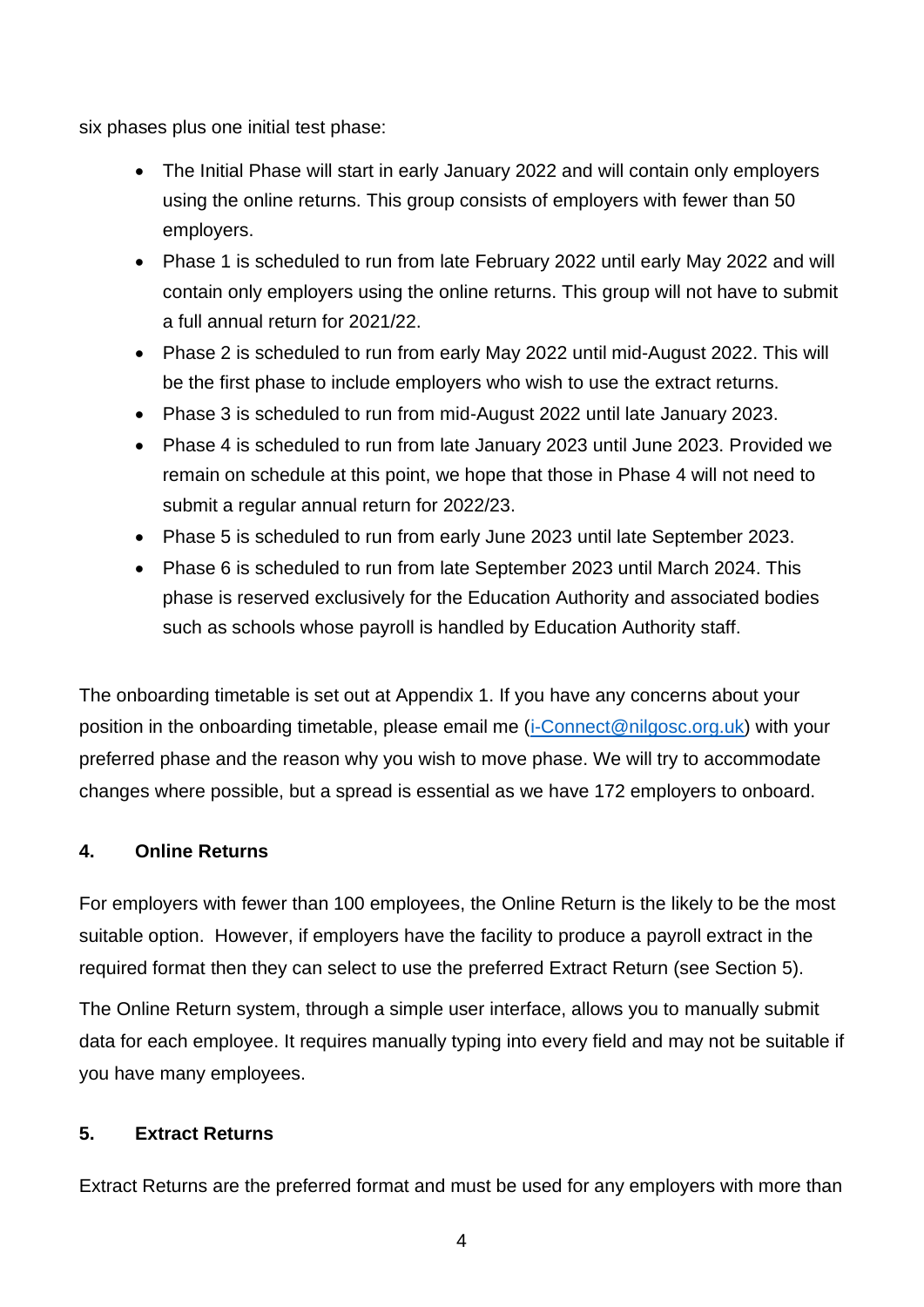100 members. For this method, we use a .csv file formatted in accordance with the "NILGOSC Payroll Extract Specification Guide" document that accompanies this circular. Please read through this guide and ensure that you can provide all the data fields in line with the specification.

You should consult with your payroll provider about producing this extract automatically. Once done, you should be able to take this extract and upload it directly to i-Connect every pay period. Several large payroll providers will already be familiar with the i-Connect extract in England and Wales and may have a pre-prepared extract file available.

## <span id="page-4-0"></span>**6. Training**

### **Training Provided by Heywood Analytics**

Colin Lewis and John Dale from Heywood Analytics, one of a group of companies including i-Connect, will provide employer training on both the Online Return and the Extract Return.

The **Online Return training** is scheduled for Thursday 13<sup>th</sup> January 2022 and; The **Extract Return training** is scheduled for Thursday 5<sup>th</sup> May 2022.

Both sessions will be conducted over Microsoft Teams. Please email

[i-connect@nilgosc.org.uk](mailto:i-connect@nilgosc.org.uk) to register your interest in attending either or both sessions.

## **Training Provided by NILGOSC**

Further to the training provided by Heywood Analytics, NILGOSC will have a dedicated implementation team to assist you. This will include training directly before your onboarding date. We will contact you closer to your onboarding date, to arrange a suitable date.

NILGOSC would like a few employers to test the system before onboarding. If you wish to take advantage of this to test your extract or even just to see and experience the i-Connect web portal, please email the implementation team [\(i-connect@nilgosc.org.uk\)](mailto:i-connect@nilgosc.org.uk) to arrange this.

### <span id="page-4-1"></span>**7. Onboarding Process**

An employer timetable for the onboarding phases is set out in Appendix 1. Approximately three weeks before your onboarding phase begins, NILGOSC will contact you with a member extract from our database and, where applicable, to enquire about your progress

5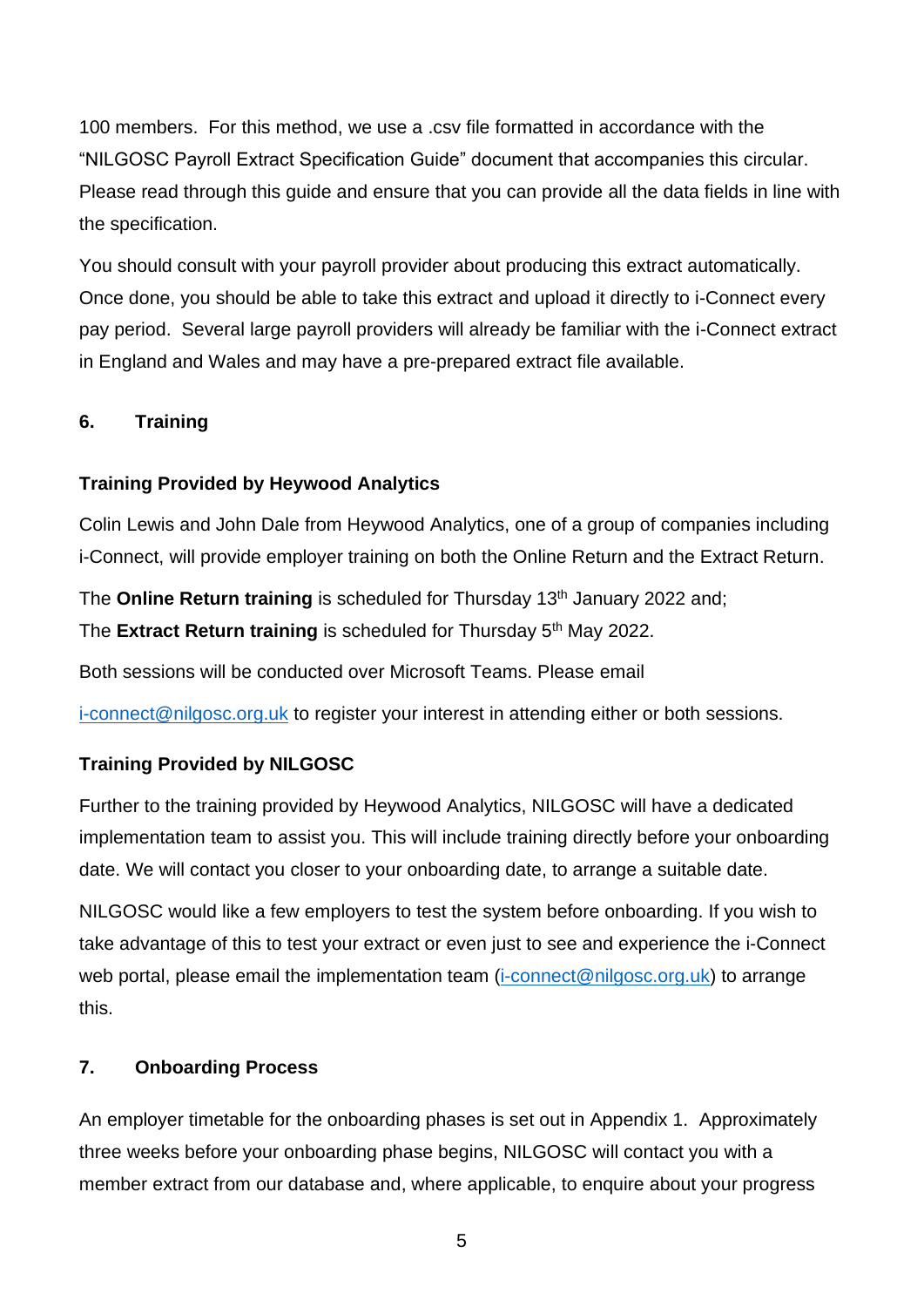with the extract return and your readiness.

Please check through the NILGOSC database extract and correct any missing or incorrect member data, then return it to NILGOSC before your onboarding phase begins. We may query some of the changes before we update our data. The purpose of this member matching exercise is to ensure that NILGOSC data and your payroll data match, thus allowing the initial member matching to proceed as smoothly as possible. You will need to ensure your "Payroll Reference" and "Dept ID" (see page 8 and 9 of the attached NILGOSC Payroll Extract Specification Guide) when combined are unique to each member's post/job as this is what i-Connect will use to match members to their pension records. This is particularly important for multi-jobbers as each post/job requires a unique combination.

Depending on your progress, NILGOSC can arrange training and help sessions to assist in getting your data ready. To onboard successfully we need to do a "partial annual return", so the initial return will be a year-to-date extract rather than just for one month.

Once your data is ready, NILGOSC will test it in our test environment first and then feedback any errors, or validation problems. Once all problems are resolved, NILGOSC will perform the first submission to our live service. You will then be responsible for all future submissions.

After the first submission, the implementation team will then hand over to NILGOSC's Pensions Administration team and this process will become part of normal business. The implementation team will continue to be available should there be any teething issues with the next submission.

### <span id="page-5-0"></span>**8. Data Protection**

NILGOSC and i-Connect Software Limited signed a data sharing agreement on 10 July 2019. This agreement covers the processing of personal data, where NILGOSC is the data controller and i-Connect Software Limited the data processor. i-Connect Software Limited will also process Scheme members' and employers' data of which the employer is data controller in order to allow employers to submit their employees' information securely to NILGOSC via i-Connect. i-Connect Software Limited will require each employer to agree to an End User Licence Agreement (EULA) in order to access the i-Connect service. This EULA comprises the data processing agreement between that employer as data controller and i-Connect Software Limited as data processor. As data controller, each employer must

6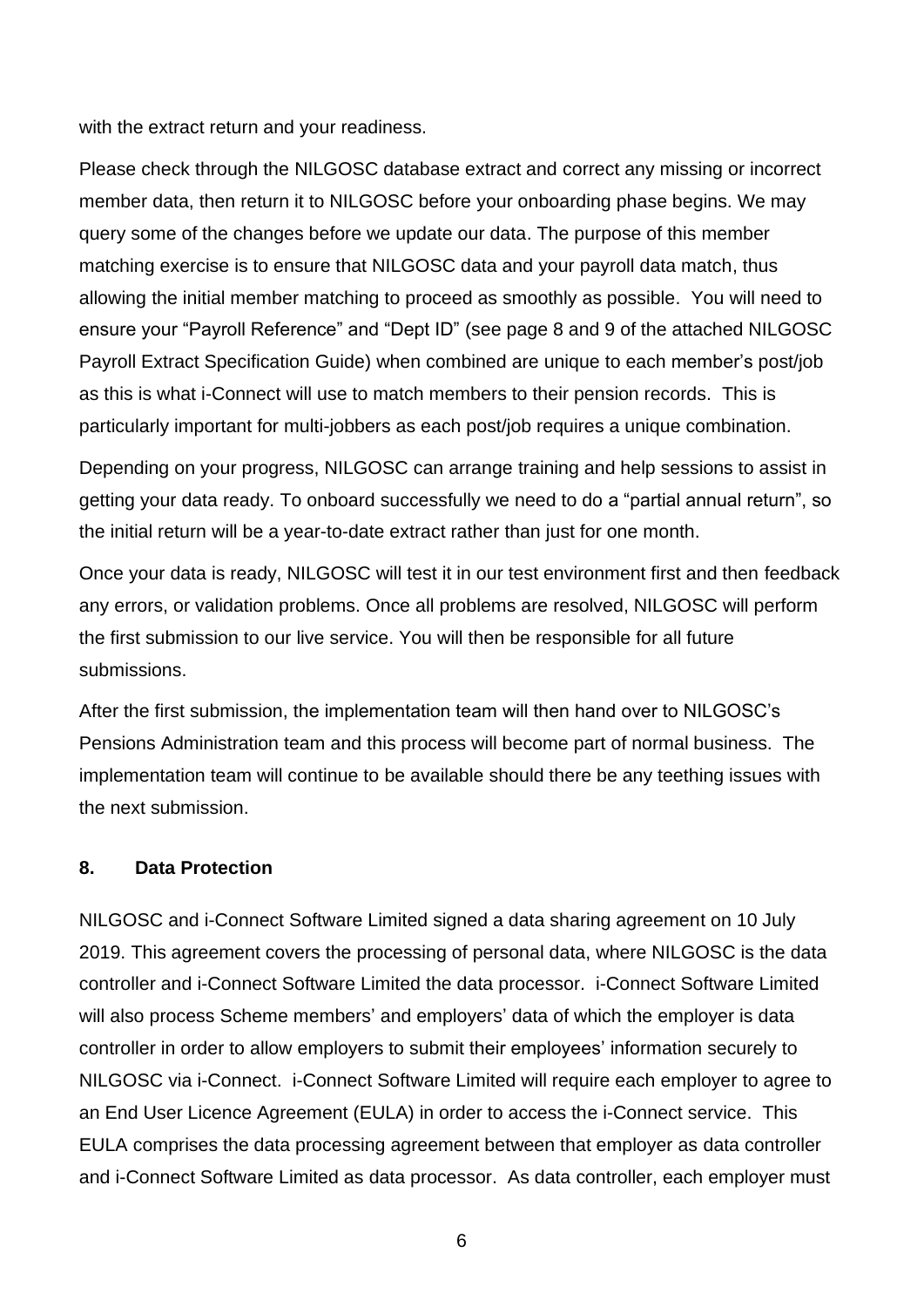ensure that they are happy that the EULA adequately fulfils its legal obligations under the UKGDPR and associated legislation. Employers should also check that their privacy notice covers this sharing.

The i-Connect database **does not** hold personal member data of any kind in an unencrypted format.

i-Connect provides mapping, processing and change detection, via reliable "direct line" secure communication over site-to-site VPN. All processing takes place in memory, and rarely is data held in the database. All data is encrypted and is converted into a stream of thousands of individual change commands.

NILGOSC will issue all employers with a minor amendment to the Memoranda of Understanding between employers and NILGOSC to cover the change in reporting frequency from annually to monthly.

For more information, see Appendix 2.

### <span id="page-6-0"></span>**9. Councils and Councillors**

I have already been in touch with all councils to discuss how the data relating to councillors must be submitted.

As councillors have different rules within the Scheme, and therefore a different calculation suite within our pension software, they must be held separate to the main scheme membership. We do this by specifying a different scheme for councillors (Scheme 101 for councillors and Scheme 001 for all other members). Currently each council has one employer code (e.g. 00375) both for members in Scheme 001 and councillors in Scheme 101. With i-Connect, we cannot have a single payroll provider extract upload to two different schemes. Thus, we need to move all councillors to a separate employer code per council in our database and two uploads/extract files will be required.

We will change the leading zero of your council's employer code to a 'C' to signify the extract that is only for councillors. For example, if your employer number previously was '00375' then after the change, your councillors would be moved to 'C0375'. Other members remaining under your existing employer code would be unaffected.

NILGOSC will implement this change to councils' employer codes after the annual return for 2021/22 has been uploaded to our pensions software system. This is likely to be August

7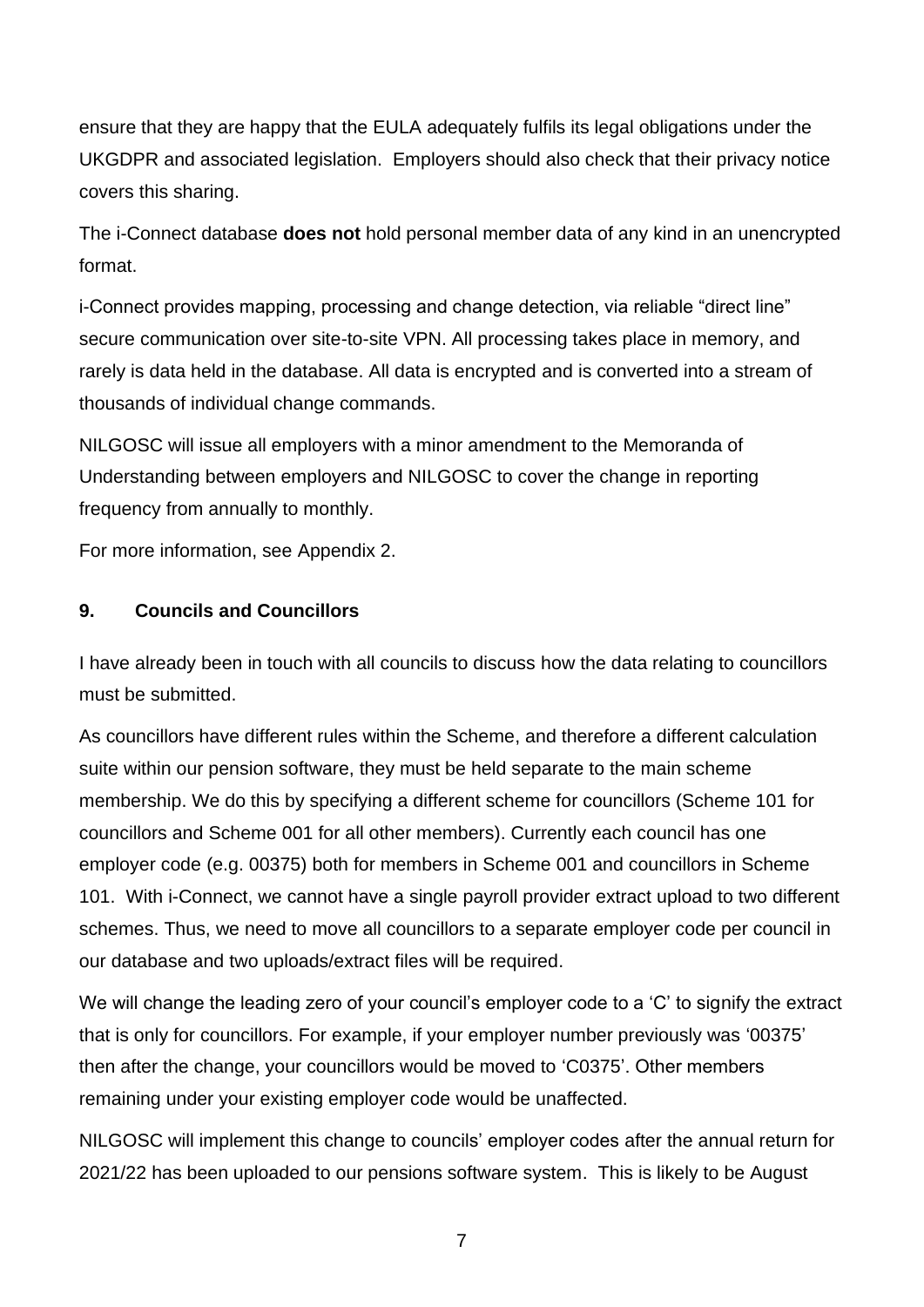2022. However, **from 1 April 2022**, you should use your new employer code for your councillors. If you have any difficulty implementing this by 1 April 2022, please contact NILGOSC [\(i-connect@nilgosc.org.uk](mailto:i-connect@nilgosc.org.uk)). You will need to submit a separate annual return for councillors until such time as you are onboarded.

### <span id="page-7-0"></span>**10. What You Need to Do**

### **Consider what type of return you wish to use**

Over 100 members – these employers must use the extract return. The online return is considered too time intensive for any employer with over 100 employees.

50 – 100 members – the default for these employers is the online return however, if you can produce the extract in the required format then this is the preferred option. You will need to tell us if you wish to use the extract return.

Fewer than 50 employees - the default for these employers is the online return. If you can produce an extract in the required format, then please contact NILGOSC to discuss this option.

### **Complete the attached form**

Please complete the attached fillable PDF form with the following information:

- your main contact for queries relating to your onboarding
- your nominated i-Connect Manager. The "manager" will have the ability to create additional users for their i-Connect site.
- the frequency of your payroll run. If you have more than one payroll please provide information on additional payrolls in the 'Further Comments' section.
- how you intend to submit data online return or extract return.
- your payroll provider's details, so we can better assist with issues you might encounter by referring to solutions found by other employing authorities using the same provider.

Please complete this form and return it to [i-connect@nilgosc.org.uk](mailto:i-connect@nilgosc.org.uk) before Monday 17 January 2022.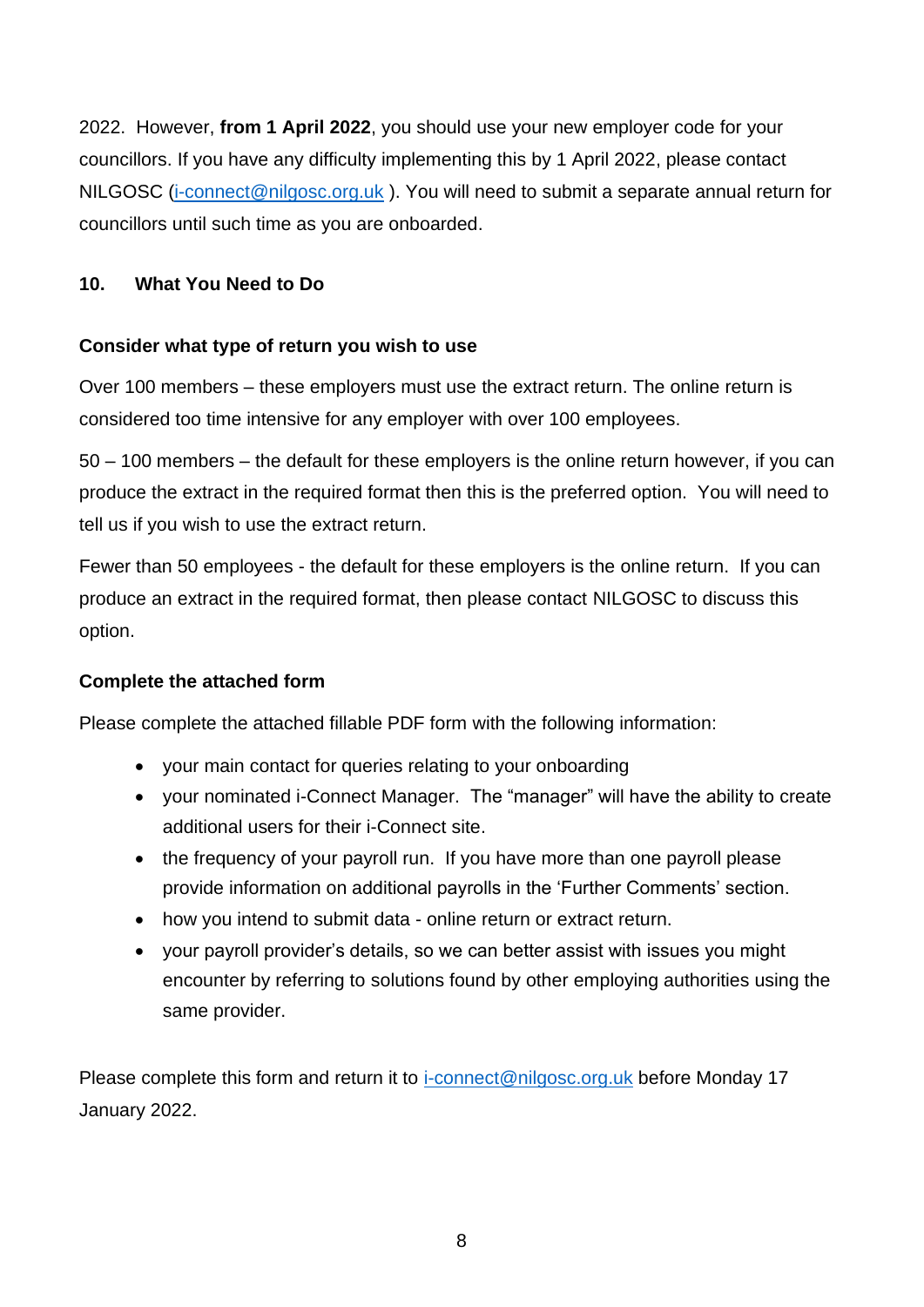### **Register for training**

Details for training sessions on extracts and/or online returns and how to register are included at Section 6 above. Please register for either or both sessions.

#### **Data Protection**

Read Section 8 above and Appendix 2 and check that you are satisfied from a data protection perspective. Please let us know if you need more information.

### **Work with NILGOSC and your payroll software provider to develop reports**

Regardless of the method you use to submit your data you will need to be able to collate the required data and extract it if needed. If you submit data using the extract return, you should forward the attached payroll extract file specification to your payroll provider as soon as possible. Your payroll software provider should be able to assist you with preparing the extract. The implementation team at NILGOSC is happy to be involved in any meetings with your payroll software provide if you should require our assistance.

#### <span id="page-8-0"></span>**11. Other queries**

If you have any queries or wish to speak to us, please email in the first instance to [i-connect@nilgosc.org.uk](mailto:i-connect@nilgosc.org.uk) and we will either call you to help with any issues you might have or reply to your query.

Yours sincerely

William Girvan

Pensions Dashboard and i-Connect Implementation Manager

Enclosures:

NILGOSC Payroll Extract Specification Guide

Fillable pdf employer data collection form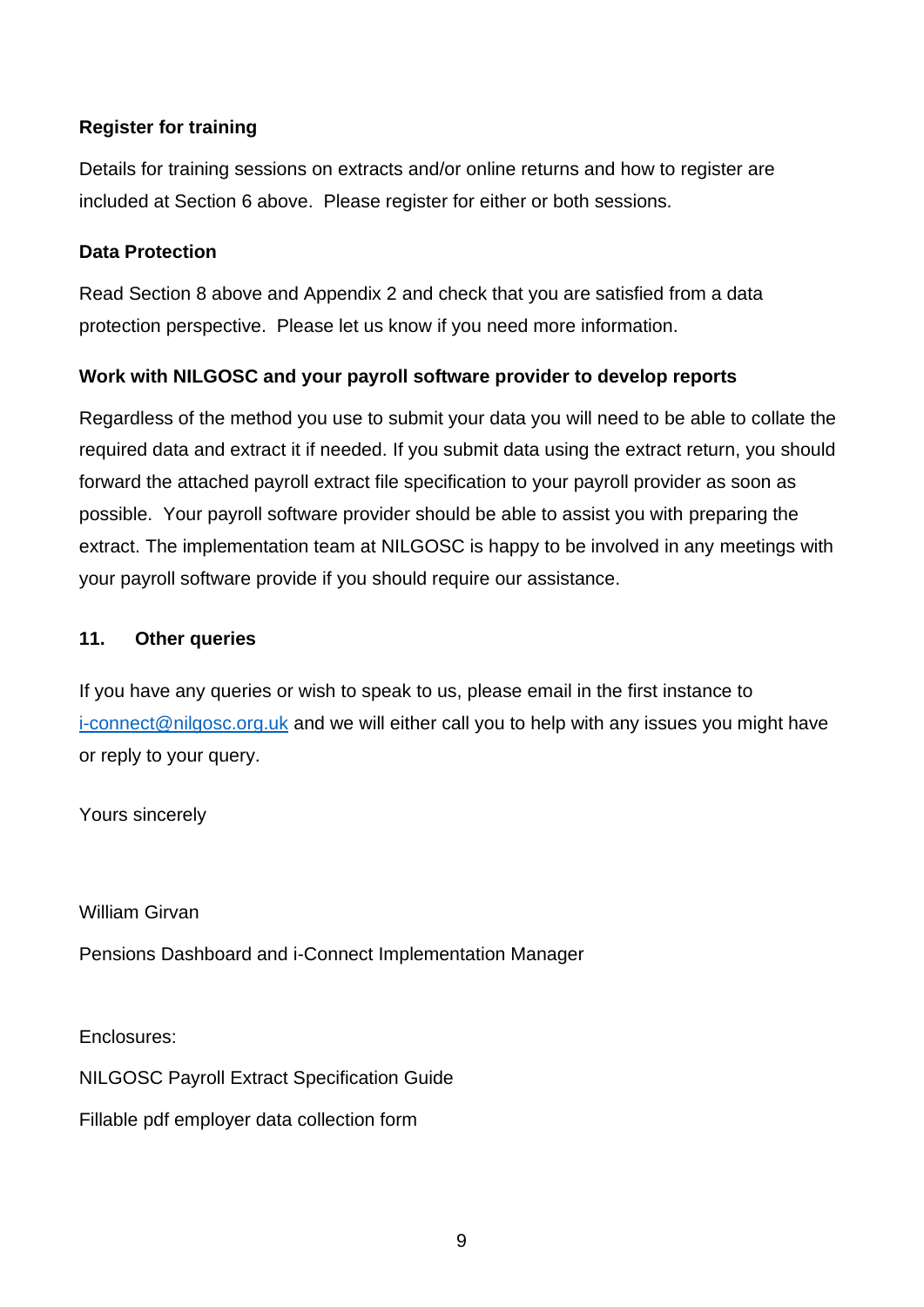## <span id="page-9-0"></span>**Appendix 1 – Employers by Onboarding Phase**

### **Initial Phase - January 2022 onwards**

- Amey Community Ltd
- Apleona HSG Ltd
- Arc21
- Belfast Charitable Society
- Capita Managed IT Solutions Ltd
- Coleraine Harbour **Commissioner**
- Comhairle na Gaelscolaiochta
- Cranmore Integrated PS
- General Teaching Council N.I.
- Graham Asset Management Ltd
- Grove Community Housing Association
- Jordanstown Schools
- Livestock & Meat Comm. N.I.
- Local Government Staff

Commission

- Mourne Heritage Trust
- N.I. Federation of Housing
- N.I. Local Government Association
- NILGOSC
- Oakgrove Integrated Primary **School**
- OCS Group UK Limited
- Arbour Housing Limited
- St Matthew's Housing Assoc Limited
- Woodvale & Shankill Community Housing Association Limited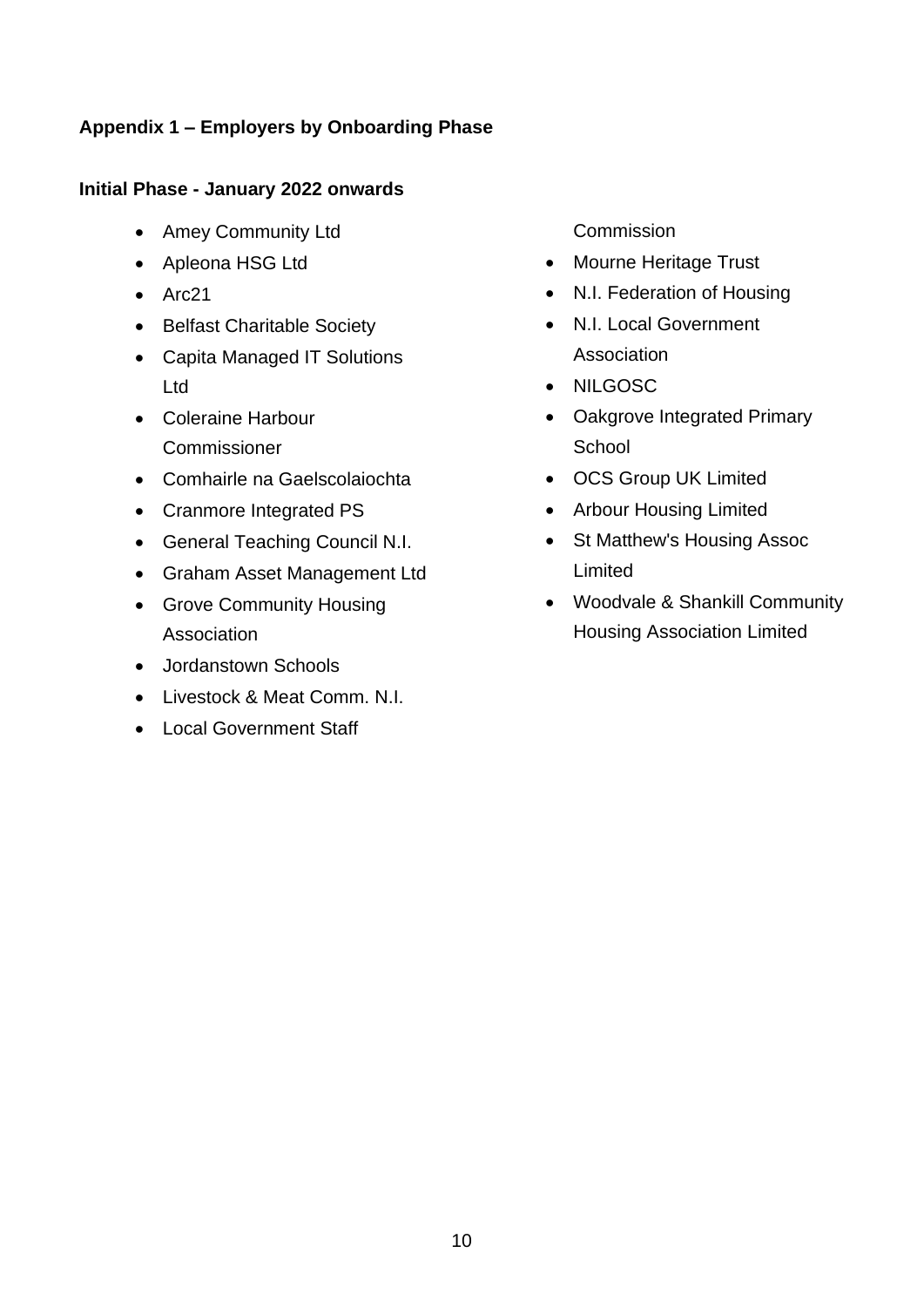### **Phase 1 - Late February 2022 to May 2022**

- Blackwater Integrated College
- Community Relations Council
- CSSC
- Dominican College Portstewart
- Drumlins Integrated P.S.
- Linen Hall Library
- Loreto College
- Maine Integrated P.S.
- Millennium Integrated P.S.
- N.I. Council for Int. Educ.
- N.I. Fishery Harbour Authority
- Newington Housing Association
- Northern Community Leisure **Trust**

### **Phase 2 – May 2022 to August 2022**

- Bangor Grammar School
- Belfast City Council
- Belfast Metropolitan College
- Braidside Int. Prim. & Nur.Sch
- Campbell College
- City of Derry Airport (Op) Ltd
- Coleraine Grammar School
- Connswater Homes Ltd
- Corran Integrated P.S.
- Enniskillen Royal Grammar **School**
- Foyle & Londonderry College
- Habinteg H.A. (Ulster) Ltd
- Hazelwood College
- Lagan College
- Northern Comm Leisure Trust 2
- Oakwood Integrated P.S.
- Outdoor Recreation N.I.
- Phoenix IPS
- Roe Valley Integrated P.S.
- Rural Housing Association
- Spires Integrated P.S.
- St Colman's College
- St Joseph's Grammar School
- St Patrick's Grammar School, Armagh
- St Patricks Grammar School. **Downpatrick**
- Visit Derry
- Loughview Integrated P.S.
- N.I. Co-Ownership H.A.Ltd
- N.I. Housing Executive
- Northern Ireland Hospice
- Rainey Endowed School
- Royal Belfast Acad. Instit.
- Sacred Heart Grammar School
- Sport Northern Ireland
- St Louis Grammar School **Ballymena**
- St Louis Grammar School Kilkeel
- St Mary's Grammar School
- Ulidia Integrated College
- Wallace High School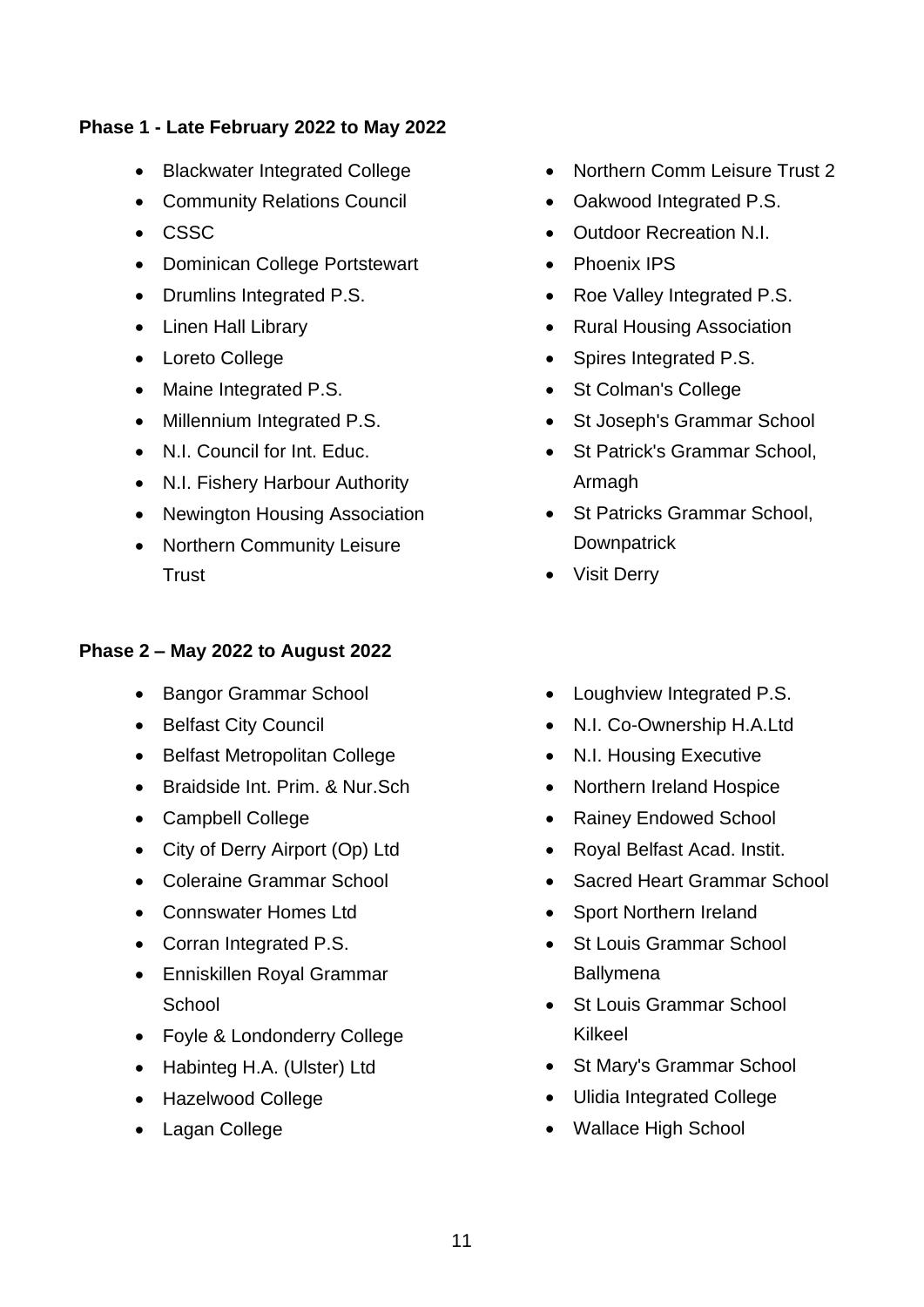#### **Phase 3 – August 2022 to January 2023**

- Abbey Christian Brothers G.S.
- Aquinas Diocesan G.S.
- Ards & North Down BC
- Arts Council Of N.I.
- Belfast High School
- Bridge Integrated P.S.
- Council For Catholic Main. Sch
- Drumragh Integrated College
- Fermanagh & Omagh DC
- Friends School
- Lisburn & Castlereagh CC
- Loreto Grammar School
- Mid & East Antrim BC
- Mount Lourdes Grammar School

#### **Phase 4 – January 2023 to June 2023**

- Acorn Integrated P.S.
- Antrim and Newtownabbey BC
- Armagh Observ & Planetarium
- Assumption Grammar School
- Ballymena Academy
- Causeway Coast & Glens BC
- Christian Brothers Gr. School
- Citybus Limited
- Dalriada School
- Dominican College Belfast
- Hazelwood Int PS Ltd
- Larne Grammar School
- Libraries N.I.
- Malone College
- Middletown Centre For Autism
- N.I. Transport Holding Company
- New-Bridge Integrated College
- Portadown Integrated P.S.
- Shimna Integrated College
- South West College
- Southern Regional College
- St Mary's Christian Brothers
- St Mary's University College
- St Michael's College
- St Patrick's Academy
- Strangford College
- Strathearn School
- Ulsterbus Limited
- Visit Belfast
- N.I. Railway Company Limited
- Newry Mourne & Down DC
- North Belfast H.A. Ltd
- North Coast Integrated College
- Northern Ireland Screen
- Our Lady & St Pat's College
- Probation Board for N.I.
- Rathmore Grammar School
- Royal School Armagh
- Saints & Scholars Int. P.S.
- South Eastern Regional College
- Sperrin Integrated College
- St Columb's College
- Sullivan Upper School
- University Of Ulster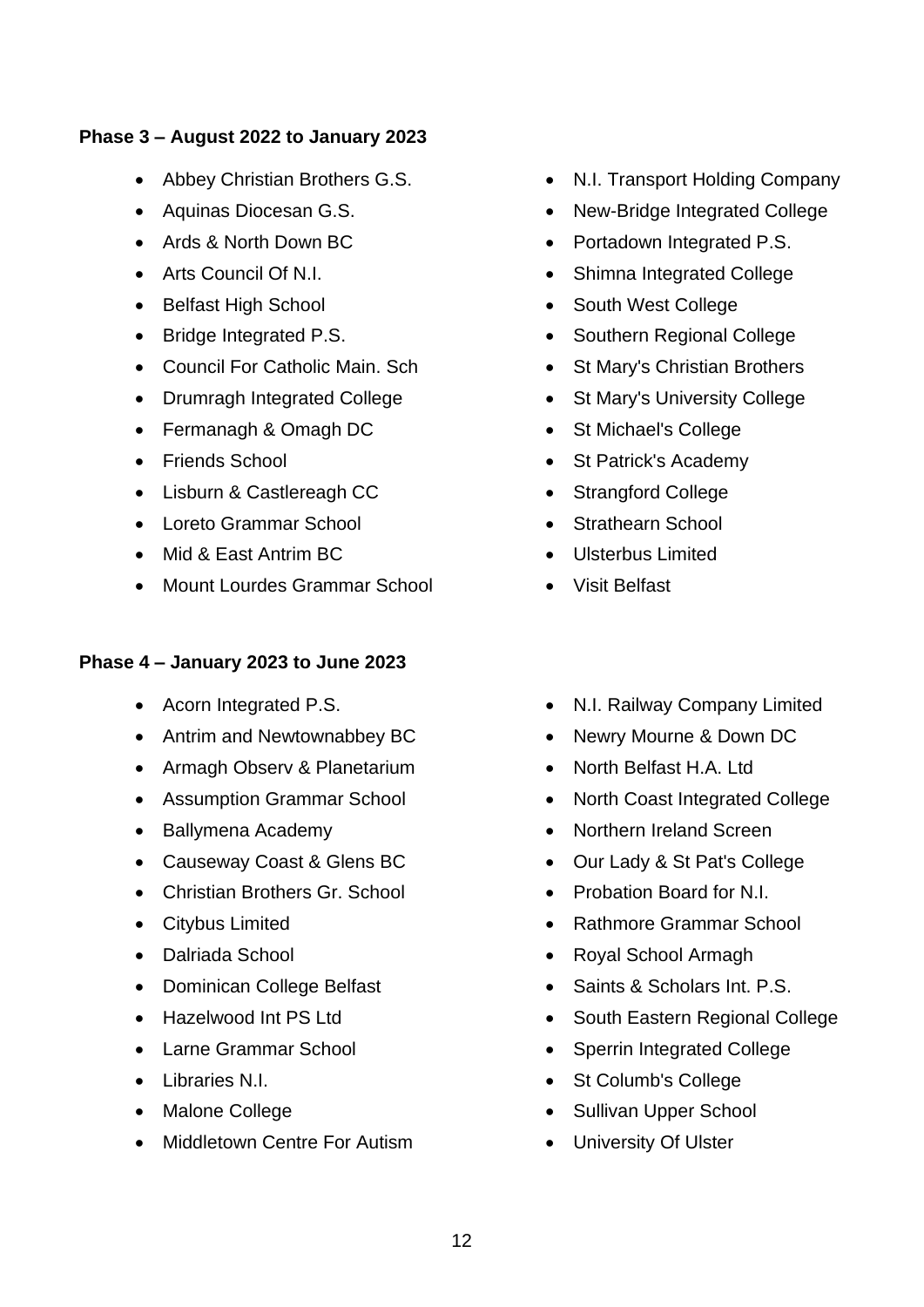#### **Phase 5 – June 2023 to September 2023**

- Apex Housing Association
- Ark Housing Association N.I.
- Armagh Banbridge Craigavon BC
- Belfast Royal Academy
- BWUH Ltd
- CCEA
- Cedar Integrated P.S.
- Choice Housing Ireland Limited
- Construction Ind. Training Bd.
- Derry City & Strabane DC
- Greenwich Leisure Limited
- Hunterhouse College
- Integrated College Dungannon
- Lumen Christi College
- Methodist College
- Mid Ulster DC

#### **Phase 6 – September 2023 to March 2024**

- Education Authority (Belfast)
- Education Authority (N E)
- Education Authority (S E)
- Education Authority (Southern)
- Mill Strand Integrated P.S.
- N.I. Fire & Rescue Service
- North West Regional College
- Northern Regional College
- Omagh Integrated P.S.
- Our Lady's Grammar School
- Radius Housing Association Ltd
- Rowandale Integrated Primary
- Royal School Dungannon
- Slemish Integrated College
- St Malachy's College
- St Ronan's College
- Stranmillis University College
- Thornhill College
- Tourism NI
- Victoria College
- Windmill Integrated P.S.
- Education Authority (Western)
- Enniskillen Integrated P.S.
- Erne Integrated College
- Oakgrove Integrated College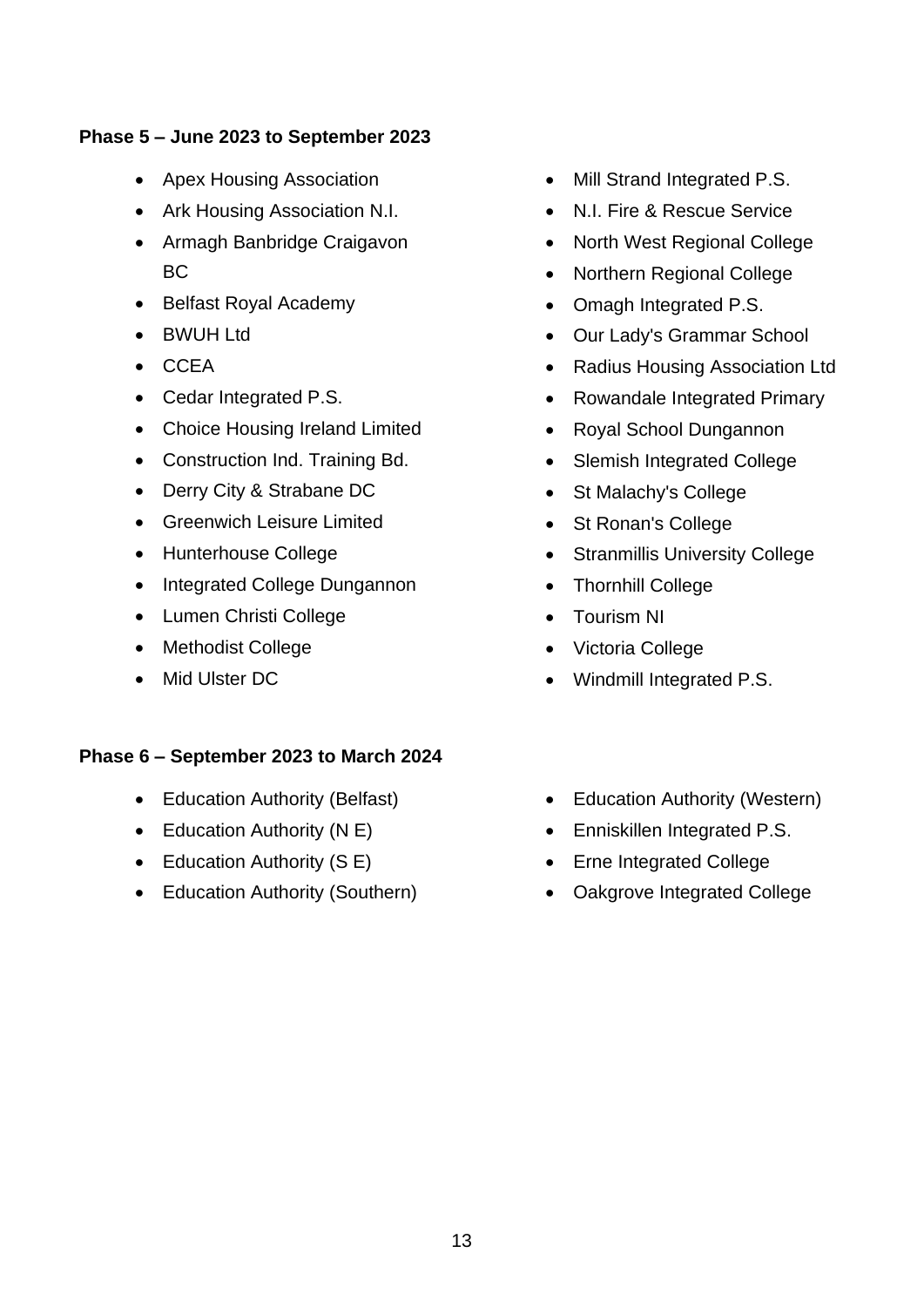### <span id="page-13-0"></span>**Appendix 2 – Technical details of data processing**

i-Connect is provided by Heywood Analytics. i-Connect Software Limited is registered with the information commissioner and as an organisation they are ISO027001 certified. This covers all the services they provide. i-Connect use Blue Chip as their hosting provider and is hosted on virtual infrastructure. Blue Chip's data centres hold the highest level of security certification and are audited regularly. At the time of auditing, Blue Chip hold the following certifications:

- ISO27001:2013, Information Security Management System, as well as compliance with the individual criteria set by the banking, finance and pharmaceutical sectors.
- ISO9001:2015 (QMS) accredited and have SOC2 for service organisation controls.
- ISO1400:2015, which relates to environmental quality management.
- Payment Card Industry Data Security Standard (PCI DSS) certified. This is a security standard for organisations that handle branded payment cards. This standard is mandated by the payment card brands and administered by the Payment Card Industry Data Security Standards Council

Payroll data is provided by employers using a secure (HTTPS) web-based system and a web-based interface to upload the file. Once the i-Connect web application receives the data it converts it, in memory, into binary form, and then sends a "message" to a message queue in the middle tier. All communication between the web tier and this middle tier is via this messaging system. Payroll extract files are never stored on disk as a file at any point in the process.

In the i-Connect middle-tier, the binary contents are extracted, mapped and processed into a per-member list of in-memory structures - the hash-codes of these structures are compared with those stored on the database for the same member. Any identified differences trigger the creation of an event, which is effectively a ready-to-send binary message, telling the pension administration system that the data has changed, and the nature of that change. Once the user "releases" the event stream to the back end, they are placed on a very specific messaging queue and consumed, over the VPN, by the Target System Bridge (TSB). The ready-to-send objects (which do contain sensitive information) are stored in the database using Blowfish encryption. These objects are only retained in the database until they are released to the pension administration system.